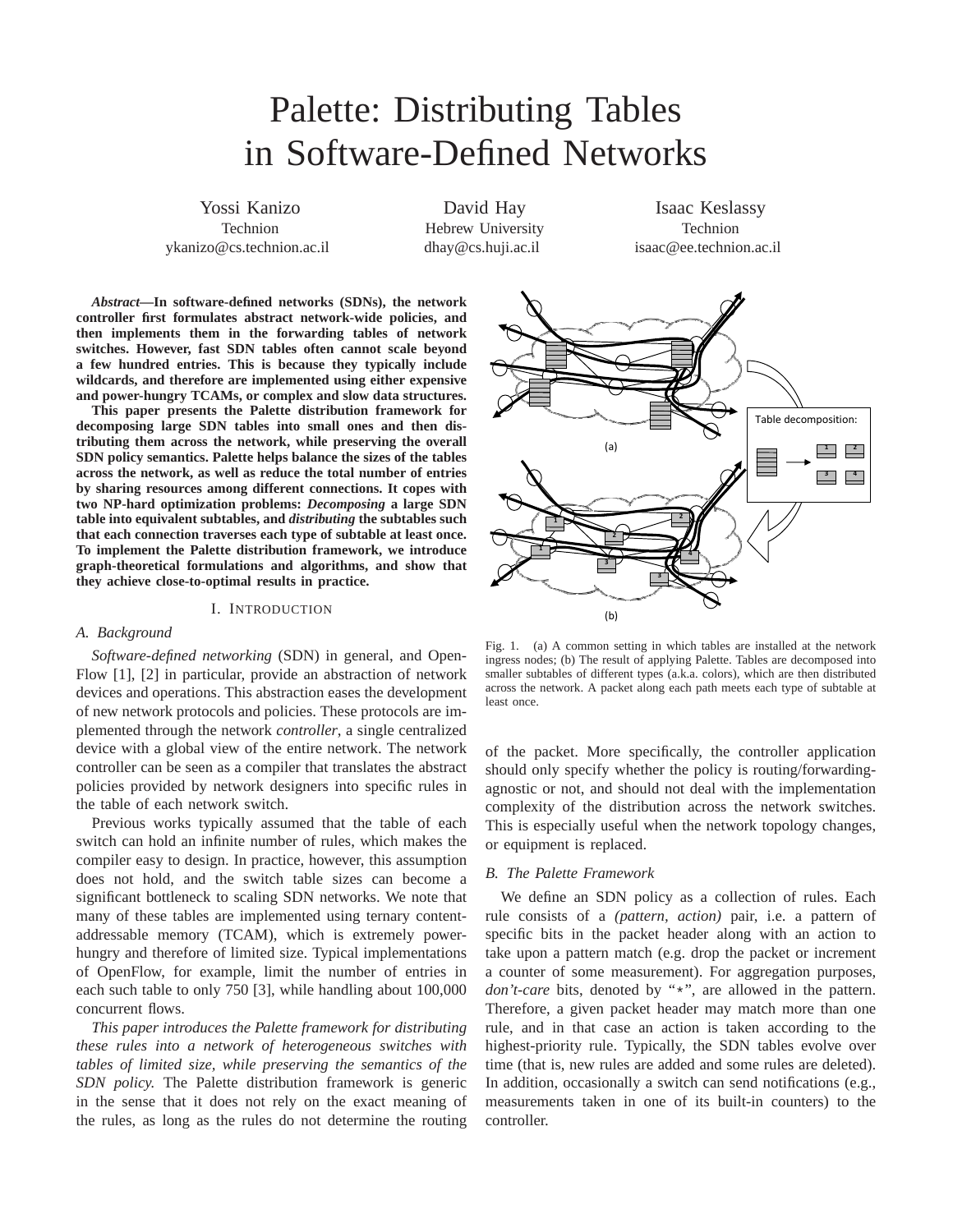Palette takes advantage of the fact that the controller has a global view of the network, and therefore, knows the paths taken by all packets. This allows us to share resources among different paths in an efficient way, by using the same rules for different paths in any common switch.

Fig. 1 illustrates our approach in a common setting used for *access control*. Access control consists of determining whether a given packet is permitted in the network or should be dropped. It is usually made by a switch, a router, or a designated Network Intrusion Detection/Prevention System (NIDS/NIPS) middlebox *at the edge of the network*. Specifically, as illustrated in Fig. 1(a), some access control is performed on all ingress nodes of the network. In an SDN setting, this typically translates into installing a table with all access control rules in all ingress nodes. However, as shown in Fig. 1(b), using our Palette framework, the rules can be distributed across the network switches.

# II. RELATED WORK

Software Defined Networking (SDN) has become an important paradigm in contemporary networks. Its key concept lies in the management of the entire network as a unified abstraction (e.g., in a network controller), and the remote control of the network devices (namely, its switches and routers) through open protocols (such as OpenFlow) [4]. In recent years, SDN technology has been widely deployed in real-life large-scale networks, e.g. Google's G-scale network [5]. Switches and routers that support SDN/OpenFlow are now offered by a large number of vendors (e.g., [3], [6], [7]).

One of the major challenges in SDN is to develop a programming language for its software development. On one hand, this programming language should be sufficiently flexible and rich to allow new network applications, but on the other hand, it should be simple and modular to reduce development and debugging times. Frenetic [8] is a prime example of such a network programming language that gives highlevel abstractions to the network programmer. For example, it allows systematic updates [9] and task composition [8]. Perhaps the most closely-related work to ours is the extension of Frenetic to allow policy transformation of rules across the networks [10]. The authors developed a complete and sound set of axioms to allow semantically-preserving rulerewriting in a single switch or in a chain of switches. Our paper complements this work by providing a specific algorithmic framework in which such a rewriting system can work, and also shows how to spread the resulting rules across the network. An additional key aspect of our paper that can be useful for Frenetic is our order-oblivious decomposition, which facilitates the distribution of subtables across the network.

Another approach for distributing table rules across the network is DIFANE [11]. In DIFANE, special switches (called *authority switches*) are assigned non-overlapping flow ranges. Then, ingress switches redirect packets to the corresponding authority rule and cache the corresponding rule for future packets of the same flow. Our approach avoids the management and redirection overhead as well as duplications of the rules to the ingress switches.

To split the workload between the switches, cSamp [12], a generic framework for network measurement, monitors each flow only in one of the network switches. It uses a hash function with a certain distribution at each switch to determine whether the current switch has to perform the measurement. However, since the hash function is orthogonal to the monitoring rules, each such router needs to store the entire monitoring table, which we want to avoid in our approach.

#### III. ORDER-OBLIVIOUS TABLE DECOMPOSITION

This section analyzes two approaches to dividing a large table into c subtables: the *Pivot Bit Decomposition* (PBD) and the *Cut-Based Decomposition* (CBD).

## *A. Decomposition Rules*

Before starting, note that we only divide rules that correspond to policies which are *marked as safe to divide*. The rest of the rules remain in the corresponding sub-table, and will be re-composed with the rules assigned to that table after decomposition. There is a large body of work of how to compose several policies in one table (e.g., using a Cartesian product of the rules [13]).

Hence, we are left with an arbitrary table that is safe to divide. We assume that this table must be able to match all possible strings. For this, we distinguish between *default* and *non-default* rules. The default rule consists of *don't-care* bits only, and it uses a default blank action (e.g., a *permit* action in ACLs). The non-default rules are all other rules in the table. Clearly, if a default rule exists in the original table, it may be placed only at the end of the table. To follow our convention, after the decomposition we add a default rule automatically to each of the resulting tables.

The correctness of the decomposition implies that each string that matches a non-default rule in the original table, must match a non-default rule in exactly one of the subtables (and the default rule in the other resulting tables). Moreover, strings that match the default rule in the original table, must also match the default rule in all subtables.

## *B. Pivot Bit Decomposition*

The first method, called *Pivot Bit Decomposition (PBD)*, works by iteratively decomposing one table into two equivalent tables, thus increasing the total number of tables by 1.

This iterative decomposition is done by selecting one *pivot bit* (equivalently, one column) in the table, and splitting the rules into two sets: the first table holds all rules in which the pivot bit is 0, while the second table holds all rules in which the pivot bit is 1. Rules in which the pivot bit is "don't care"  $("*)$  are rewritten as two complementary rules: one in which the pivot bit is replaced by 0 (and therefore, is part of the first table) and another in which it is replaced by 1 (and therefore, is part of the second table).

Naturally, the efficiency of the decomposition depends on the joint selection of the table and of the pivot bit at each iteration. *Our goal is to greedily minimize the maximum*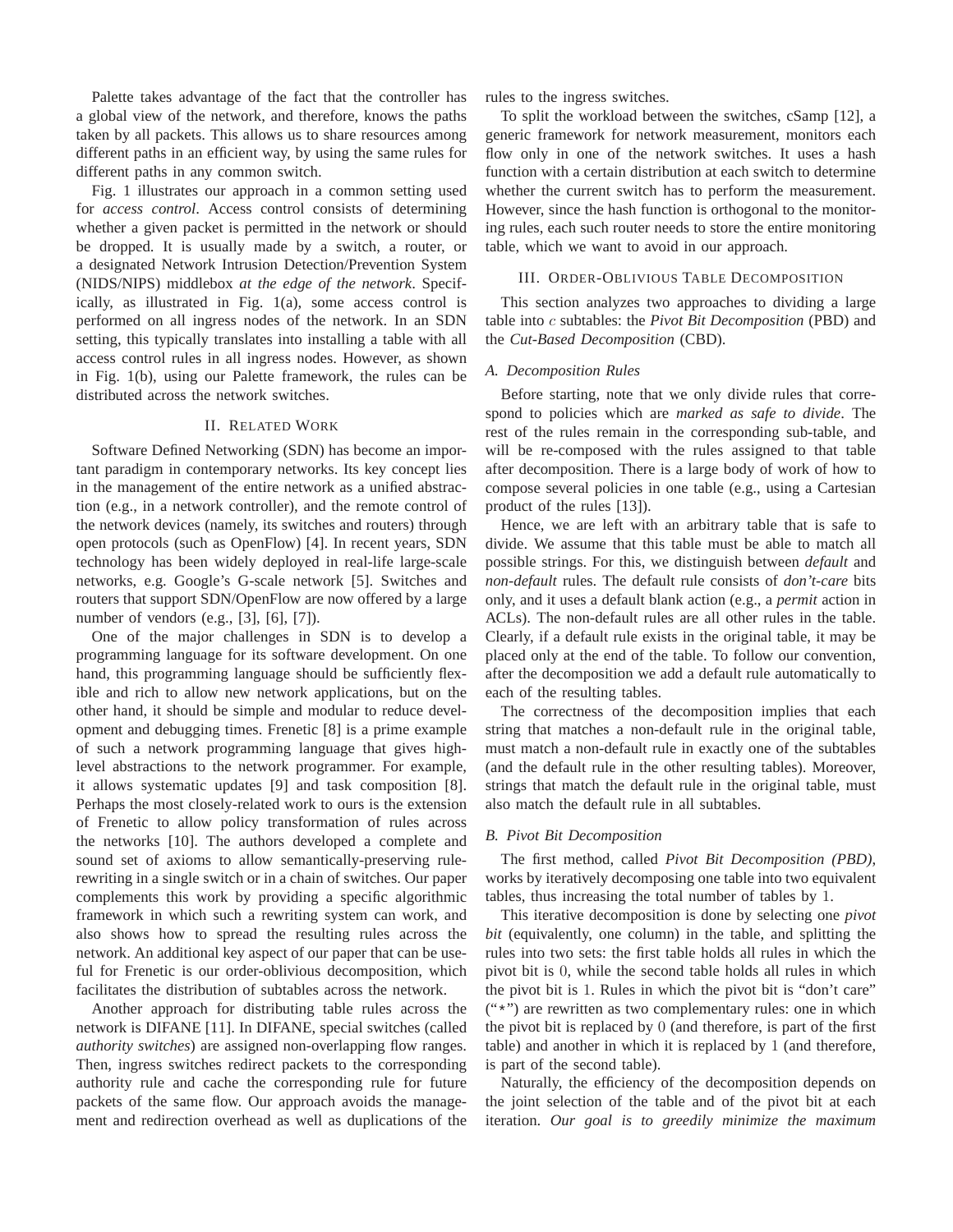|             | $\overline{0}$ |                | $\overline{2}$ | 3              | 4              | 5        | 6              |
|-------------|----------------|----------------|----------------|----------------|----------------|----------|----------------|
| $\varphi_1$ | $\star$        | $\overline{0}$ |                | 0              | $\star$        | 0        | $\overline{0}$ |
| $\varphi_2$ | 0              | $\star$        |                | $\star$        | $\star$        | $\star$  | $\overline{0}$ |
| $\varphi_3$ | $^\star$       | 1              | $\star$        | $\star$        |                | 0        |                |
| $\varphi_4$ |                | 1              | 1              | $\star$        |                | $\star$  | $\star$        |
| $\varphi_5$ |                | 1              | $\star$        | $\overline{0}$ | $^\star$       | $^\star$ | $\star$        |
| $\varphi_6$ |                | 0              | 0              | 1              | $\overline{0}$ | 1        | $^\star$       |
| $\varphi_7$ | *              | $\star$        | $\star$        | $\star$        | $^\star$       | $^\star$ | $\star$        |

Fig. 2. An example rule-set of an SDN table.

*table size among all the small tables*. Therefore, we always decompose the largest table. The pivot bit is then selected to minimize the size of the largest table among the two resulting subtables.

Finally, note that if after the decomposition the maximum table size is not reduced, we refrain from decomposing the table and move to the next table. The process ends either when we reach  $c$  tables, or when all possible decompositions do not result in table size reduction.

**Example 1.** *We demonstrate our decomposition using the example table depicted in Fig. 2. Assume we want to divide the table into*  $c = 2$  *partitions.* We disregard the default rule ( $\varphi$ <sub>7</sub>), *and choose bit number 1 as the pivot bit. Rule*  $\varphi_2$  *has*  $\star$  *in bit 1, and therefore it is duplicated to rule*  $\varphi'_2 = 001**0$  *and*  $\varphi''_2 = 011***0$ . After the division, the rules  $\varphi_1$ ,  $\varphi'_2$ , and  $\varphi_6$ are assigned to the first sub-table, while the rules  $\varphi_2''$ ,  $\varphi_3$ ,  $\varphi_4$ , *and*  $\varphi_5$  *are assigned to the second sub-table. We also need to add default rule* ϕ<sup>7</sup> *to both of the resulting sub-tables, so their final sizes would be 4 and 5, respectively.*

In [14], we have shown the correctness of our decomposition and the fact that it is order-oblivious.

We point out two main drawbacks in the basic PBD scheme. First, the largest subtable may be asymptotically  $c$  times larger than the largest subtable in the optimal decomposition, as we show in [14]. Second, the basic PBD scheme divides the table at each iteration so that the maximum size of the resulting two subtable sizes is minimized. Therefore, the sizes of the resulting two subtables after each iteration tend to be almost equal. As a result, when  $c$  is not a power of two, it is expected that the partition sizes would be *imbalanced*.

To solve this problem, we generalize the PBD scheme in the following way: Given the target number of subtables  $c$ , we first find the largest integer p such that  $2^p < c$ . Then, we find a pivot bit that attempts to divide the table such that the ratio between the resulting table sizes will be  $2^p:(c-2^p)$ . 1 We recursively use this generalization of PBD on each of the two subtables, aiming to decompose the first subtable into  $2^p$ smaller subtables, and the second subtable into  $c - 2^p$  ones.



Fig. 3. The dependency graph and cut of the table in Fig. 2.

#### *C. Cut-Based Decomposition*

We now offer a second approach to decomposing the table, called *cut-based decomposition* (CBD). This decomposition is based on representing the set of rules in a *directed* dependency graph.

As illustrated in Fig. 3, which shows the dependency graph of the table in Fig. 2, the nodes in this graph represent the rules. Moreover, there is an edge from node  $u$  to node  $v$  if and only if rule  $u$  has higher priority than rule  $v$ , and there is at least one key that matches both rules. Namely, the edges of the graph represent *dependencies* between the rules. Our goal is to decompose the graph, which corresponds to the original table, into component subgraphs, which will correspond to the resulting subtables, such that there are no edges between the components. That is, no key matches rules in different components.

First, since all rules match the default rule, and it is allowed to match the default rule in all subtables, we omit the node corresponding to this default rule in the graph.

Second, we assign a weight to each edge. The weight corresponds to the cost of *breaking* this edge: an edge can be broken by changing the rules in such a way that no dependency remains between the rules, and the semantic is preserved.

Specifically, let  $b_i^u$  denote the *i*-th bit of node *u*. For any node v, define the following set of dependency bits:  $C_{u,v}$  =  $\{i \mid b_i^v = * \text{ and } b_i^u \neq * \}.$  The weight of the edge between node u and node v, denoted by  $w(u, v)$ , is  $|C_{u,v}|$ −1. The weight  $w(u, v)$  corresponds to a possible way of resolving the dependency between u and v by adding  $w(u, v)$  nodes to the graph: for each bit i in  $C_{u,v}$ , we can write a rule that is identical to v, except the *i*-th bit that is replaced by  $1 - b_i^u$ . These rules do not have a dependency with  $u$ . In addition, each key that matches  $v$  in the original rule-set will match at least one of these rules. Note that when removing a single edge from the graph, we create a new graph: edges that touch node  $v$  in the original graph might be duplicated to the new  $|C_{u,v}|-1$  nodes; the weight of these duplicated edges can only decrease.

Another operation that we also allow in this scheme is a *node expansion*, that is, given a set of  $t *$  bits in some rule, we replace the rule with  $2^t$  new rules by replacing the  $*$  bits with a binary enumeration of possible combinations of 0s and 1s. By definition, this operation does not change the semantics

<sup>&</sup>lt;sup>1</sup>For example, for  $c = 7$ , the goal is to have two tables, one holding approximately 4/7 of the entries and the other 3/7. Thus the ratio between the tables is 4:3, while the basic PBD scheme aims to achieve a ratio 1:1 between the tables.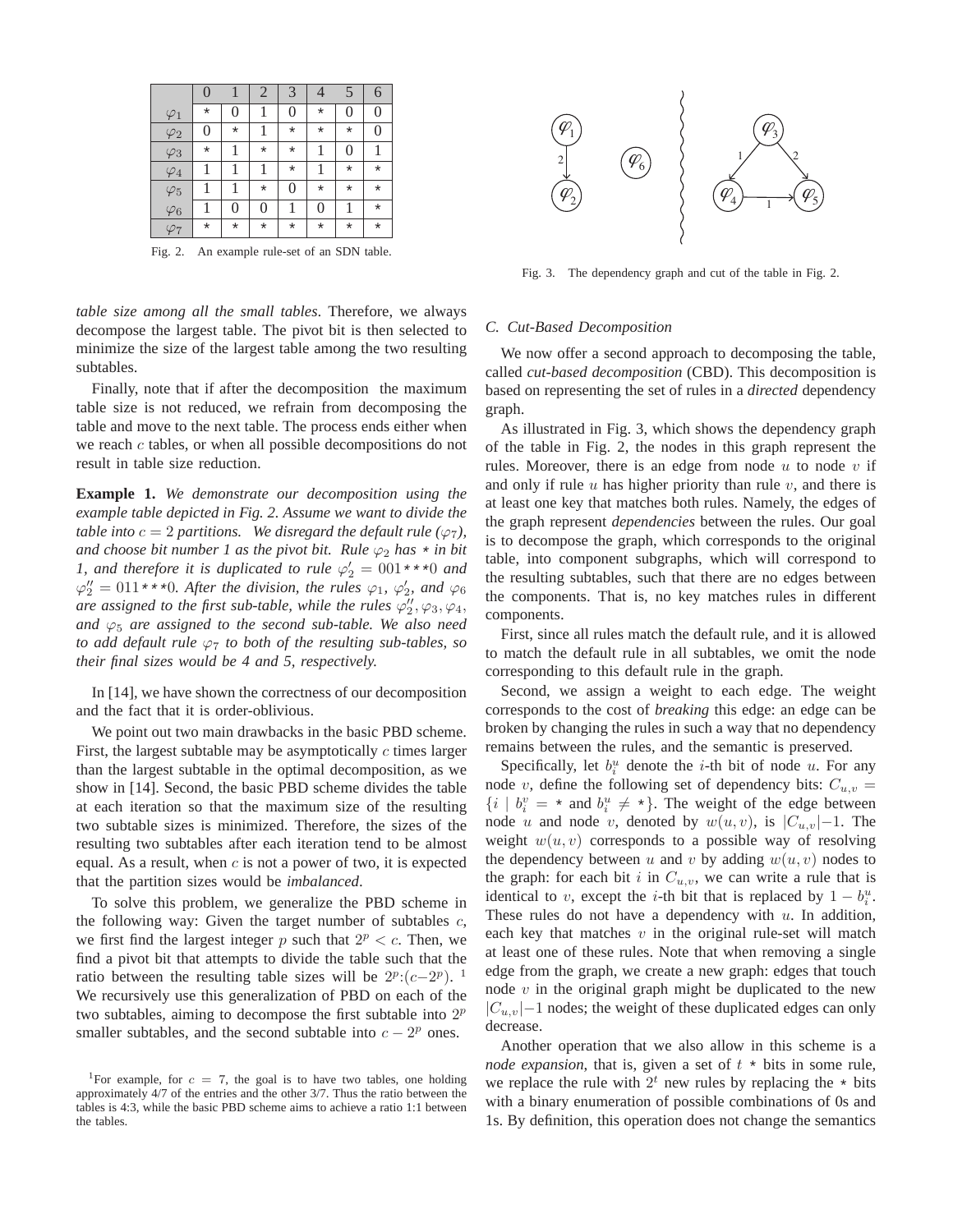

Fig. 4. Illustration of the model. Network  $G = \langle V, E \rangle$  has vertex set  $V = \{v_1, \ldots, v_4\}$  for the switches, and an edge set  $E = \{e_1, \ldots, e_5\}$  for the links. There are three paths in the path set  $P = \{p_1, p_2, p_3\}$ , and, for example,  $S(p_1) = \{v_1, v_2\}$  and  $L(p_1) = \{e_1\}.$ 

of the original table. However, it reduces the connectivity of the dependency graph, facilitating the graph partitioning.

Since graph partitioning is an NP-hard problem, we have obtained approximate solution using the off-the shelf program METIS [15], as further detailed in [14].

# IV. THE RAINBOW PATH COLORING PROBLEM

After showing how to decompose the initial table into subtables, we now turn to show *how to spread the subtables in the network*.

We model the network as a directed graph  $G = \langle V, E \rangle$  with a vertex set V and an edge set E, where  $V = \{v_1, \ldots, v_n\}$ represents the set of *n* switches and  $E = \{e_1, \ldots, e_m\}$  the set of m links. Further, let  $P = \{p_1, \ldots, p_f\}$  be the set of all flow paths in the network.

Our basic problem is to maximize the number of *colors* c, such that we can color each switch in one of these colors (or with no color), subject to the constraint that each path must contain all  $c$  colors. In [14], we have formally defined the problem, and shown that it is *NP-hard* for general graphs. Therefore, we now want to introduce a suboptimal iterative GREEDY algorithm.

At each iteration, which corresponds to a new color, GREEDY continuously picks uncolored nodes one by one, until each path contains at least one of the picked nodes in this iteration. In such a case, the nodes picked are colored with a new color, and the algorithm continues to the next iteration. If at some iteration, even after picking all uncolored nodes, there is at least one path that does not contain any of the picked nodes, then those nodes remain uncolored  $(\perp)$ , and the algorithm stops. Note that, in any case, the algorithm never stops in the first iteration, that is, it always succeeds to color the nodes using at least one color.

We next present two variants of this algorithm, which differ in the way the nodes are selected at each iteration. In the first variant, which we call 1-GREEDY, at each choice, we pick the node  $v$  that maximizes the number of paths that contain  $v$  but do not contain the new color. 1-GREEDY runs in  $O(n^2 \cdot |P|)$ time complexity.

The second variant,  $q$ -GREEDY, generalizes the 1-GREEDY algorithm by considering, at each step, a set of up to  $q$  nodes

(instead of a single node). It chooses the set of nodes that maximizes the number of paths for which there is at least one node in the set. Notice that the larger  $q$  is, the longer it takes to run q-GREEDY, whose time complexity is  $O(n^{q+1} \cdot |P|)$ .

The next example shows an execution of 1-GREEDY and an execution of 2-GREEDY that differ in their outcome. This demonstrates the tradeoffs in fixing the parameter  $q$ .

**Example 2.** *Consider the example in Fig. 4. We first run* 1- GREEDY. At the first iteration, nodes  $v_1$ ,  $v_2$ , and  $v_3$  belong to *two paths; assume that* 1-GREEDY *first picks*  $v_1$  *and colors it in the first color. Then, in order to color*  $p_3$ *, it picks*  $v_2$  *and colors it in the first color as well. Note that all nodes of the first path* p<sup>1</sup> *are now colored, implying that any additional iteration will fail, resulting in a valid coloring of only one color.*

*In contrast,* q-GREEDY *with*  $q = 2$  *first picks nodes*  $v_2$  *and* v3*, since all three paths traverse through either one of these nodes. Then,* v<sup>1</sup> *and* v<sup>4</sup> *can be colored with an additional color, resulting in a valid coloring with 2 colors.*

Note that although the presented problem is NP-hard, we are able to find the optimal solution for small instances of the problem by using an algorithm based on dynamic programming [14]. This algorithm, which might be applicable to some real-life networks, is used in Section V as a baseline for evaluating the performance of the 1-GREEDY and  $q$ -GREEDY. Specifically, our simulations show an average margin of error within 2%.

#### V. EXPERIMENTAL RESULTS

We now turn to evaluating our algorithms. We first check the decomposition algorithms (Section III) and then the table distribution algorithms (Section IV).

#### *A. Table Decomposition*

We first consider the PBD and CBD algorithms for decomposing tables, as presented in Section III.

We define the *quality* of a table decomposition algorithm as the ratio between the number of rules in the original table, and the product of the largest resulting subtable size by the number of subtables c. The quality is therefore between 0 and 1, where higher quality values implies a better decomposition. Specifically, a quality of 1 means that the largest subtable size has exactly an ideal fraction  $1/c$  of the number of the original rules. Note that this quality can only be used to compare among different algorithms for the same value of c. Furthermore, it is most likely that the quality is decreased when  $c$  is increased.

We compare PBD and CBD algorithms with a *bit groups* algorithm based on [16]. Through an exhaustive search, this algorithm selects the  $log_2 c$  pivot bits that maximize the quality. Thus, it only works for values of  $c$  that are powers of 2.

Fig. 5 shows the quality of the three algorithms as the number  $c$  of partitions grows. For the simulations, we have created 100 random logically-minimized rule-sets with 12 bits